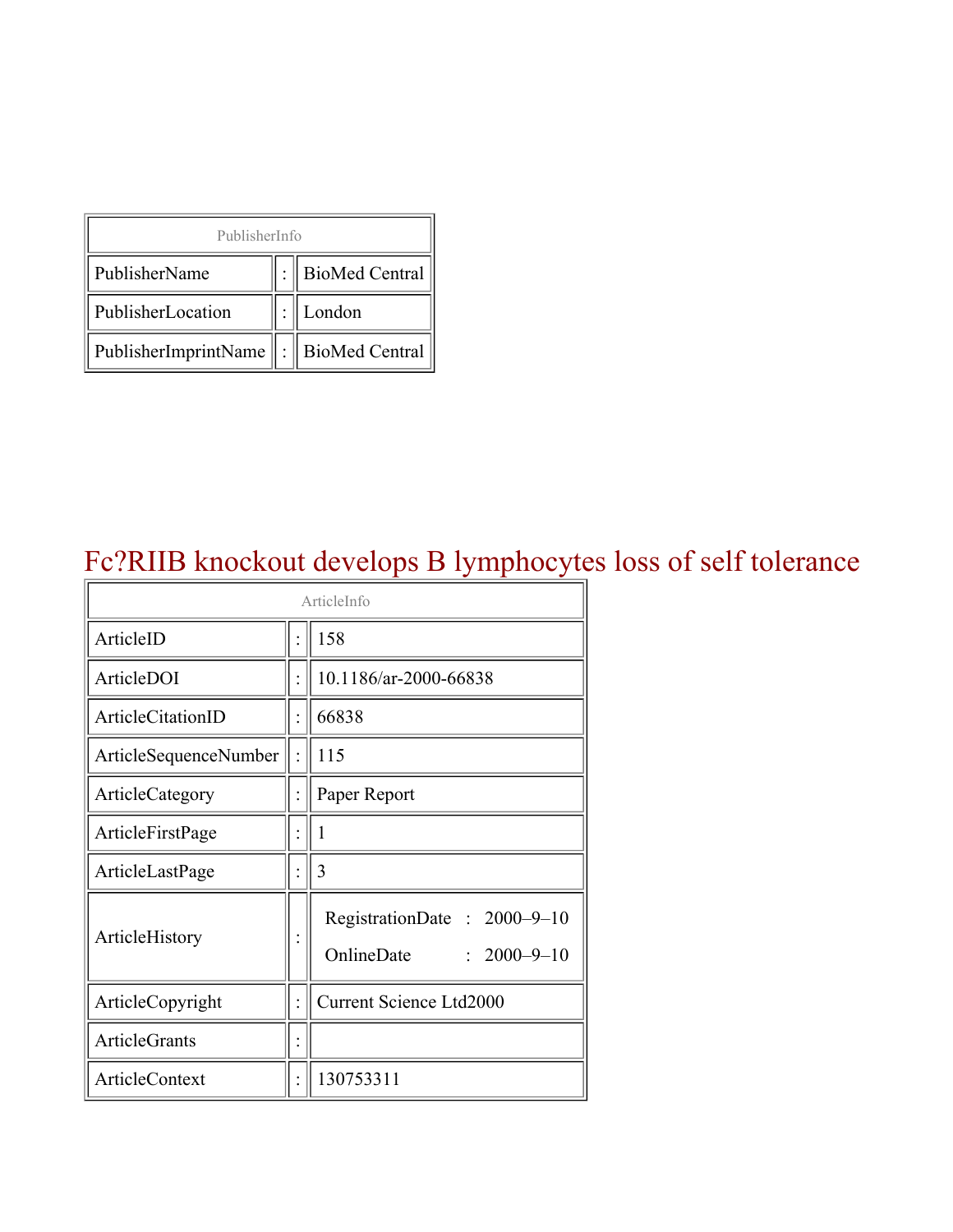Aff1 Manchester University Medical School, UK

#### Keywords

Animal model, autoantibodies, epistasis, Fc?RIIB, knockout, SLE

## Context

Fc?Rs can activate or inhibit the cellular responses by sending opposing signals upon activation by immune complexes. Fc?RIIB belongs to the inhibitory group; it can inhibit and limit the threshold of immune complex activation of both B lymphocytes and macrophages, possibly by recruiting the inhibitory phosphatase SHP-1. It may also contribute to the maintenance of tolerance during affinity maturation by deleting the low affinity, self-reactive lymphocytes from the germinal centres. Both activating and inhibitory Fc?Rs can modify the development and progression of autoimmune diseases by influencing B lymphocytes and/or macrophages. This study aimed to investigate the role of Fc?RIIB in the development of spontaneous autoimmune disease in the mouse.

# Significant findings

The original RIIB<sup>-/-</sup> 129Sv/B6 mouse was healthy, but after seven generations of backcrossing the RIIB-/- B6 mice were losing weight, and showed dehydration and reduced viability. RIIB-/- BALB/c mice on the other hand were healthy and had a life span comparable to that of the wild type. Proteinurea had developed in 90% of the RIIB<sup>-/-</sup> B6 mice by 9 months, as well as very high antinuclear antibody (ANA) titres (>1:1000) with homogenous nuclear staining, and both anti-DNA and anti-chromatin antibodies. Interestingly, these mice did not develop any of the common autoantibodies such as anti-Sm, cardiolipin or myeloperoxidase antibodies. None of the BALB/c RIIB-/- animals developed proteinurea or autoantibodies. Pathologically, the RIIB<sup>-/-</sup> B6 mice suffered from a severe multi-organ inflammatory disease. The lungs and kidneys revealed systemic vasculitis with inflammatory cell infiltration. The kidneys showed evidence of glomerulonephritis (extensive glomerular sclerosis, hypercellularity and mesangial thickening) suggesting an ongoing chronic inflammatory disease. Bone marrow transfer experiments suggested that the autoimmune phenotype of the RIIB<sup>-/-</sup> B6 mouse was dependent upon the deficiency of the RIIB in the B lymphocytes but not in macrophages.